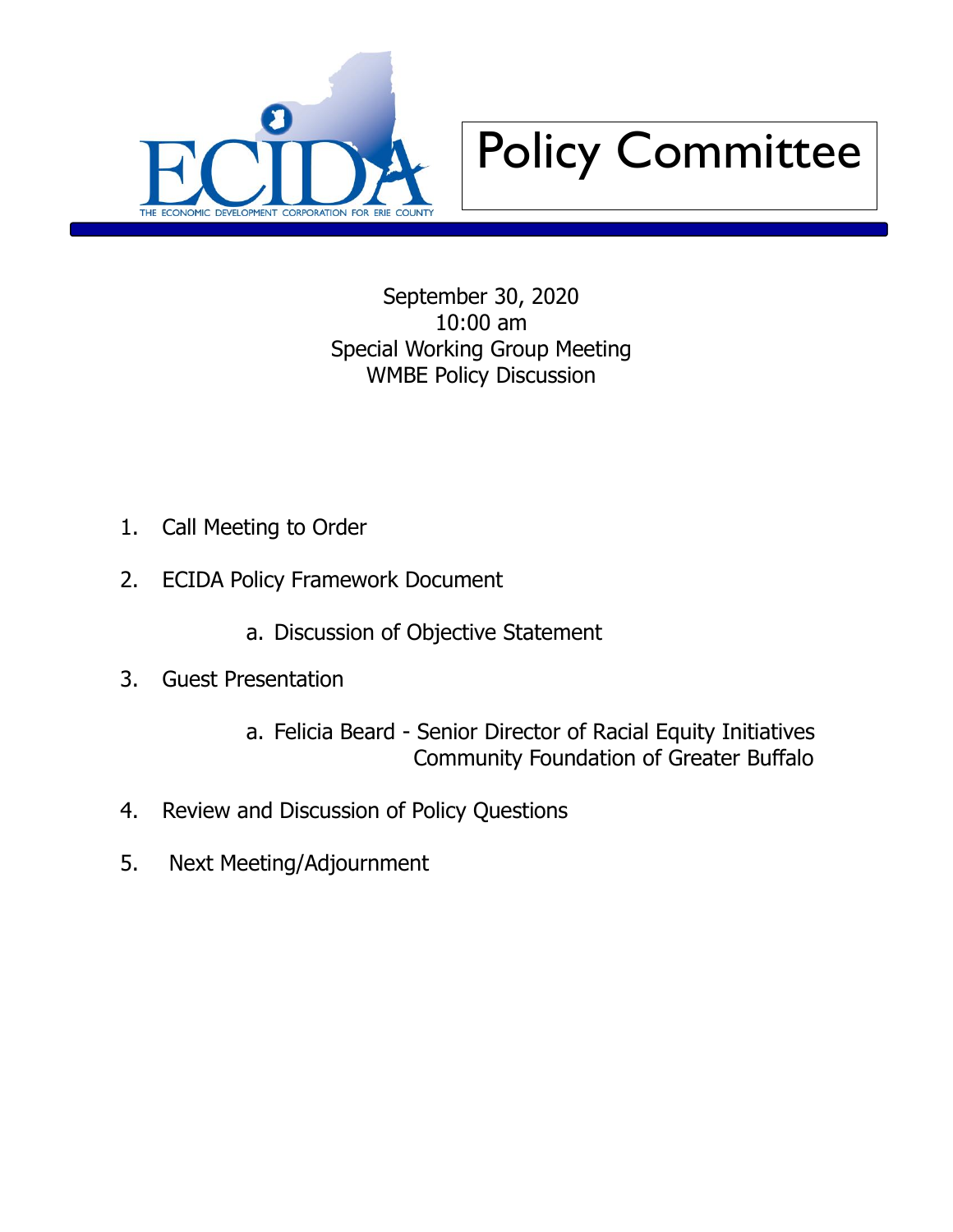#### **Problem Statement**:

Structural racism continues to have a strong hold in the United Sates. Glaring disparities in income and wealth, criminal justice, education and employment, health and wellness, and more exist all over the United States. While these disparities are rooted in the United States' dark history of slavery, they are also rooted in a far more recent history, including but not limited to discrimination in Federal housing policy, child welfare, policing, financing, and more.

Unfortunately, WNY is no different. A report issued by the Greater Buffalo Racial Equity Roundtable in November 2016 found major disparities in the region in four key areas: income and wealth, neighborhoods and quality of life, education and job readiness, and criminal justice. The report, entitled the Racial Equity Dividend: Buffalo's Great Opportunity, finds that the median family income for white families in the region is \$71,622, whereas the median income for African American households in the region is just \$33,061. Rates of homeownership, which is a traditional path to building wealth in the United States, show similarly disturbing disparities in WNY. For example, the rate of owner occupied housing units among whites is 73% in WNY but only 35% among African Americans.

Regrettably, economic disparities among minority populations have only been exacerbated by the COVID-19 pandemic. For example, Accountable US Action recently conducted a study on the distribution of funds from the Paycheck Protection Program (PPP) in the Buffalo metro area and found that minority owned businesses received dramatically less support from the PPP. The following information from the study was noted in the Buffalo News on September 7, 2020:

- The study found that the ZIP code with the largest Black population in Buffalo, on the city's East Side, received the smallest number of loans. Meanwhile, the most loans locally went to the 14221 ZIP code, which includes Williamsville and parts of Amherst and Clarence.
- The study compared the number of PPP loans to the population of each of the ZIP codes in the Buffalo area, and found that the neighborhood with the smallest number of loans compared to the population was ZIP code 14208, which straddles Jefferson Avenue on Buffalo's East Side. In that ZIP code, where the population is 85% Black, only 43 businesses got PPP loans.
- Other ZIP codes that received comparatively few PPP loans include those straddling Genesee Street (14211), one that runs along Broadway (14212) and one that straddles the Kensington Expressway west of Harlem Road (14215). Those happen to be the four Buffalo ZIP codes with the highest Black population, the study noted. Those four ZIP codes received 497 PPP loans.
- Meanwhile the four ZIP codes with the highest white population received 1,231 loans. Those ZIP codes cover West Seneca (14224), Blasdell and Hamburg (14219), Kenmore (14217) and Cheektowaga (14227). The Williamsville ZIP code – 14221 – received a fifth of the region's PPP loans, the study said.